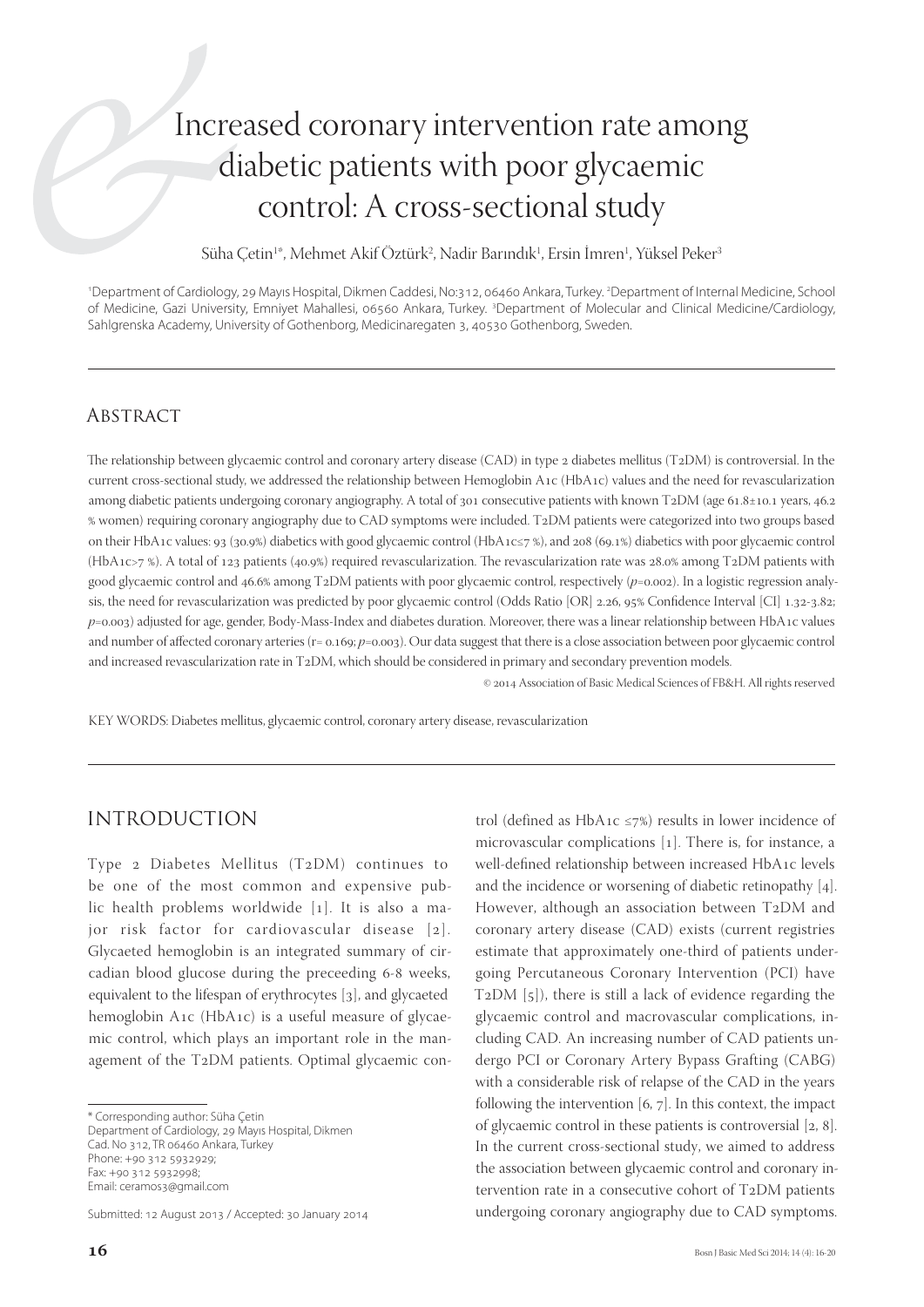# MATERIALS AND METHODS

#### *Study population*

This is a retrospective study conducted at 29 Mayıs Hospital, Ankara between March 2009 and January 2012. A total of 301 consecutive patients (age  $61.8 \pm 10.1$  years,  $46.2\%$  women) with known T2DM undergoing coronary angiography due to CAD symptoms for decision/intervention were enrolled. T2DM was defined as previous history of the physician diagnosed T2DM based on the hospital records, or the use of an oral antidiabetic agent and/or insulin at the time of the coronary angiography. The patients were scheduled for coronary angiography on the basis of current guidelines for ischaemic heart disease [9] and categorized into two groups based on their HbA1c values obtained within the 21 days proceeding and 16 days following the coronary angiography ( $95\%$  within the same week): "Good glycaemic control was defined as HbA1c≤7 %, and "poor glycaemic control" as HbA1c>7 % [10]. The baseline anthropometrics, smoking habits and medical history as well as medications were also obtained from the medical records.Body Mass Index (BMI) was calculated according to the formula body weight divided by height squared, and obesity was defined as a BMI  $\geq$ 30 kg/m<sup>2</sup> [11]. The study was approved by the hospital ethical committee and conducted in conformity with the Declaration of Helsinki.

#### *Procedure*

Selective coronary angiography was performed through the femoral artery using Seldinger technique. Under use of nonionic contrast media (Iomeron 400/250ml) standard multiangulated cinegraphies were obtained. Angiograms were assessed visually by an experienced angiographer for the diagnosis of CAD and the decision for an intervention was made by the cardiology and cardiovascular surgery team of the hospital independently of the current retrospective study design.

#### *Blood samples*

HbA1c values in percentage according to the Diabetes Control and Complications Trial (DCCT) / National Glycohemoglobin Standardization Program (NGSP) were obtained on a Beckmann Coulter Olympus AU 400 auto analyzer using the commercially available Tina-quant hemoglobin A1c Gen.3 reagent with the whole blood application. We also determined lipid profile and fasting plasma glucose by standard laboratory methods.

#### *Statistical analysis*

Statistical analysis was performed using the IBM SPSS version 20.0 for Windows® system (SPSS® Inc., Chicago, Illinois, USA). Independent sampled T-test was used for comparison of continuous variables, and chi-square test was applied

for comparison of the categorical variables. A univariate logistic regression analysis was used to address the relationship between the need for revascularization and poor glycaemic control as well as anthropomorphic and clinical variables. Corrected odds ratios (OR) was calculated from the regression coefficients. All ORs are presented with their 95% confidence intervals (CI). Moreover, univariate and multivariate linear regression analysis were also executed to evaluate the correlation between HbA1c levels and the number of affected coronary vessels. Unstandardized coefficient  $(B)$  is presented with  $95\%$  CI. Results are given as mean ± SD, and categorical variables as numbers (percentages). All statistical tests were two-sided, and *p*-values less than 0.05 were considered significant.

# RESULTS

In the whole group, the majority  $(N=208; 69.1%)$  of the T2DM patients had poor glycaemic control with mean HbA1c levels  $>7.0\%$ . There was no significant difference between the patients with good glycaemic control versus poor glycaemic control regarding age, gender, BMI, obe-

**TABLE 1.** Characteristics of the study population based on the glycaemic control

| Variable                         | Good Control<br>$(n=93)$ | Poor Control<br>$(n=208)$ | p Value |
|----------------------------------|--------------------------|---------------------------|---------|
| Age (yrs)                        | $61.8 \pm 10.0$          | $61.8 \pm 10.2$           | 0.984   |
| Female gender (%)                | 49.5                     | 44.7                      | 0.445   |
| BMI (kg/m <sup>2</sup> )         | $29.3 \pm 4.4$           | $28.9 \pm 4.7$            | 0.461   |
| Obesity (%)                      | 61.5                     | 68.3                      | 0.237   |
| Current smokers (%)              | 24.7                     | 20.7                      | 0.432   |
| Former revascularization (%)     | 28.0                     | 30.3                      | 0.682   |
| Diabetes duration (yrs)          | $8.2 \pm 7.8$            | $10.1 \pm 7.9$            | 0.057   |
| Hypertension (%)                 | 83.9                     | 82.2                      | 0.725   |
| Atrial fibrillation (%)          | 3.2                      | 6.7                       | 0.287   |
| Stroke (%)                       | 6.5                      | 4.8                       | 0.563   |
| Diabetes treatment               |                          |                           |         |
| Diet only (%)                    | 8.6                      | 2.4                       |         |
| Oral antidiabetics (%)           | 79.6                     | 58.9                      |         |
| Insulin $(\%)$                   | 5.4                      | 16.4                      |         |
| Oral antidiabetics + Insulin (%) | 4.3                      | 19.8                      | < 0.001 |
| Other medications                |                          |                           |         |
| $ASA$ $%$                        | 68.8                     | 76.4                      | 0.163   |
| Clopidogrel (%)                  | 20.4                     | 34.6                      | 0.017   |
| Warfarin (%)                     | $2.2\,$                  | 4.3                       | 0.352   |
| Beta blockers (%)                | 54.8                     | 55.8                      | 0.881   |
| Diuretics (%)                    | 43.0                     | 28.8                      | 0.016   |
| Calcium channel blockers (%)     | 21.5                     | 21.2                      | 0.945   |
| ACE inhibitors (%)               | 30.1                     | 37.5                      | 0.215   |
| Angiotensin II antagonists (%)   | 40.9                     | 28.8                      | 0.040   |
| Lipid lowering agents (%)        | 67.7                     | 67.3                      | 0.941   |

\*Continuous variables are expressed as mean ± SD, statistics by unpaired Student's t test. Comparison of groups by chi-squared test. Definition of  $abbreviations$  BMI = Body-Mass-Index;  $ASA = Acety$ Isalycilic acid;  $ACE =$ Angiotensin Converting Enzyme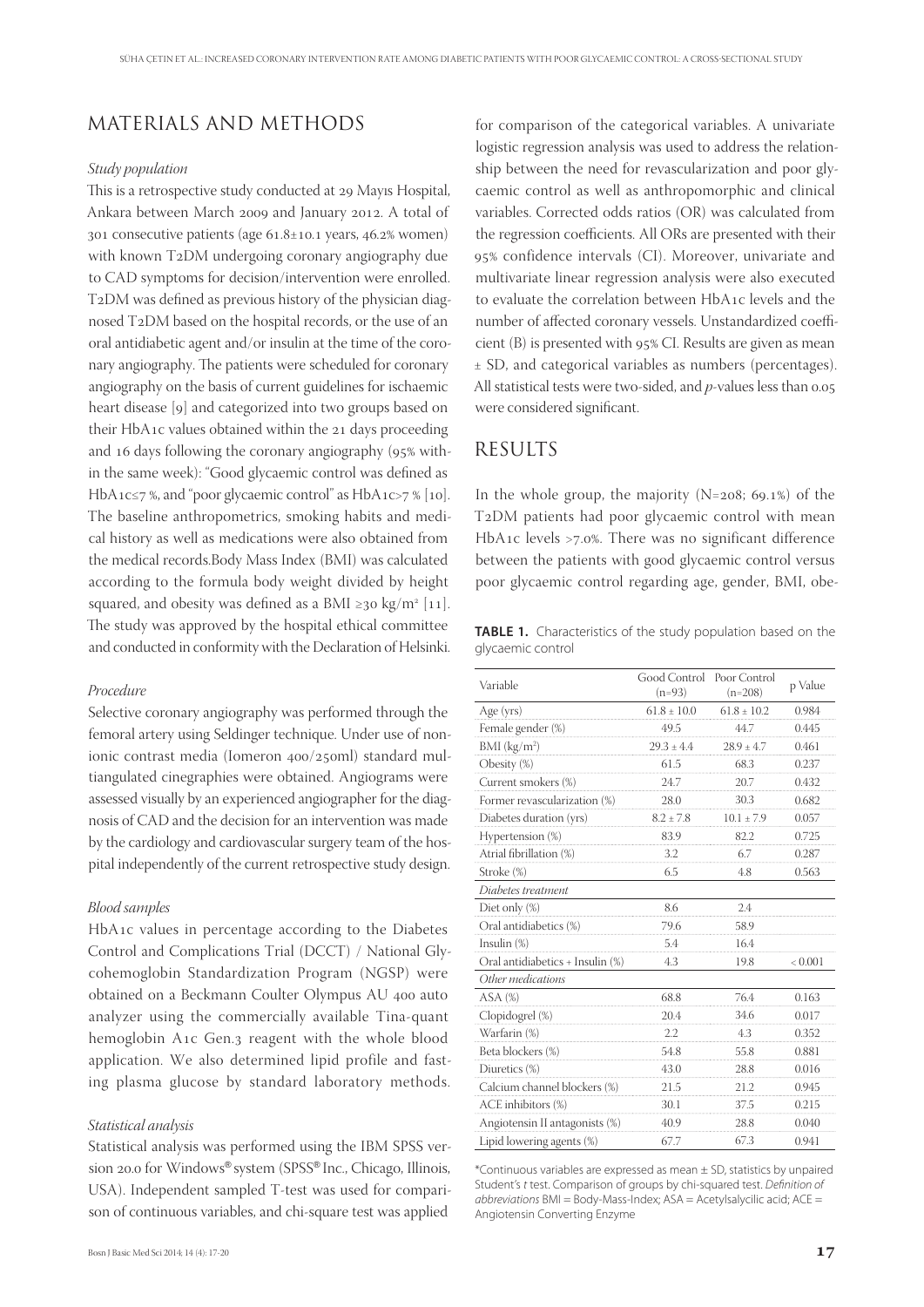| Variable                                       | Good Control<br>$(n=93)$ | Poor Control<br>$(n=208)$ | p Value |
|------------------------------------------------|--------------------------|---------------------------|---------|
| <b>Blood</b> samples                           |                          |                           |         |
| Plasma triglyceride, mg/dl                     | $197.9 \pm 174.1$        | $203.6 \pm 143.7$         | 0.795   |
| Plasma LDL cholesterol,<br>mg/dl               | $117.8 + 35.6$           | $128.6 + 36.7$            | 0.019   |
| Plasma HDL cholesterol,<br>mg/dl               | $441 + 107$              | $424 + 94$                | 0.204   |
| Plasma glucose, mg/dl                          | $128.0 \pm 35.3$         | $207.9 + 86.0$            | < 0.001 |
| HemoglobinA1c (%)                              | $6.1 \pm 0.5$            | $9.1 \pm 1.8$             | < 0.001 |
| Coronary angiography results                   |                          |                           |         |
| No vessel involvement (%)                      | 484                      | 28.8                      |         |
| One-vessel disease (%)                         | 172                      | 27.9                      |         |
| Two-vessel disease (%)                         | 140                      | 19.7                      |         |
| Three-vessel disease (%)                       | 20.4                     | 23.6                      | (1001)  |
| Decision for coronary inter-<br>vention $(\%)$ | 28.0                     | 466                       | 0.002   |
| PCI(%)                                         | 18.3                     | 34.6                      |         |
| $CABG (\%)$                                    | 9.7                      | 12.0                      |         |

**TABLE 2.** Laboratory and angiography results of the study population based on the glycaemic control

\*Continuous variables are expressed as mean ± SD, statistics by unpaired Student's t test. Comparison of groups by chi-squared test. Definition of abbreviations LDL = Low Density Lipoprotein; HDL = High Density Lipoprotein; PCI = Percutaneous Coronary Intervention; CABG = Coronary Artery Bypass Grafting.

**TABLE 3.** The relationship between anthropomorphic as well as clinical variables and the need for coronary intervention in T2DM patients with CAD symptoms

| Univariate analysis        | OR   | 95% CI        | p Value |
|----------------------------|------|---------------|---------|
| Age                        | 1.05 | 1.03-1.07     | < 0.001 |
| Male gender                | 1.55 | $0.97 - 2.46$ | 0.067   |
| BMI                        | 1.01 | $0.96 - 1.06$ | 0.835   |
| Obesity                    | 0.85 | $0.52 - 1.38$ | 0.507   |
| Current smoking            | 1.00 | $0.58 - 1.75$ | 0.993   |
| Hypertension               | 1.02 | $0.56 - 1.88$ | 0.938   |
| Diabetes duration in years | 1.05 | 1.02-1.08     | 0.002   |
| Uncontrolled T2D           | 2.25 | 1.33-3.82     | 0.003   |
| HbA1C                      | 1.19 | 1.07-1.34     | 0.002   |
| Plasma HDL cholesterol     | 0.98 | $0.95 - 1.01$ | 0.147   |
| Plasma LDL cholesterol     | 1.01 | $1.00 - 1.01$ | 0.101   |
| Plasma Triglycerides       | 1.00 | $1.00 - 1.00$ | 0.890   |
| Multivariate model I       |      |               |         |
| Uncontrolled T2DM          | 2.26 | 1.05-1.33     | 0.003   |
| Age                        | 1.04 | 1.01-1.06     | 0.002   |
| Male gender                | 2.01 | 1.21-3.37     | 0.007   |
| Diabetes duration in years | 1.03 | $0.99 - 1.06$ | 0.119   |
| Multivariate model II      |      |               |         |
| HbA1C                      | 1.19 | 1.05-1.34     | 0.005   |
| Age                        | 1.03 | $1.01 - 1.05$ | 0.006   |
| Male gender                | 2.01 | 1.21-3.37     | 0.007   |
| Diabetes duration in years | 1.02 | $0.99 - 1.06$ | 0.113   |

Definition of abbreviations T2DM = Type 2 Diabetes Mellitus;  $OR =$ Odds ratio; CI= Confidence interval; BMI = Body-Mass-Index; HbA1C = Hemoglobin A1c; HDL = High Density Lipoprotein; LDL= Low Density Lipoprotein.

sity, current smoking, and other comorbidities. However, plasma LDL cholesterol levels were significantly higher in the poor glycaemic control group though the proportion of patients on the lipid lowering agents did not differ significantly (Tables  $_1$  and  $_2$ ). The T<sub>2</sub>DM patients with good glycaemic control seemed to have higher usage of diuretics and angiotension II antagonists while proportionally more patients among the poor glycaemic control group were on clopidogrel therapy (Table 1). The mean duration of  $T_2DM$ was longer in the poor glycaemic control group (10.1  $\nu$ s 8.2 yrs), and those patients were more likely to be treated with insulin, or oral antidiabetics and insulin in combination. In total,  $123$  T<sub>2</sub>DM patients ( $40.9\%$ ) undergoing coronary angiography required revascularization. As shown in Table 2, the revascularization rate was 28 % among diabetics with good glycaemic control, while almost half of the poor glycaemic control group had two or three-vessel disease with requirement for revascularization. The poor glycaemic control group was predominant both within the PCI and CABG procedures. In a logistic regression analysis, the need for revascularization was associated with age, diabetes duration, poor glycaemic control and HbA1c levels but not with gender, BMI, obesity, current smoking, hypertension and blood lipid levels (Table ). In a multivariate model, the need for revascularization was predicted by poor glycaemic control (Odds Ratio [OR]  $2.26$ ,  $95\%$  Confidence Interval [CI]  $1.32$ - $3.82; p=0.003$ ) adjusted for age, gender, BMI and diabetes duration. As shown in Figure 1, HbA1c levels were higher among the groups with more than one vessel involved, and there was a linear relationship between HbA1c values and the number of affected coronary arteries  $(r= 0.169; p=0.003)$ .



FIGURE 1. HbA1c levels in T2DM patients based on the affected arteries during coronary angiography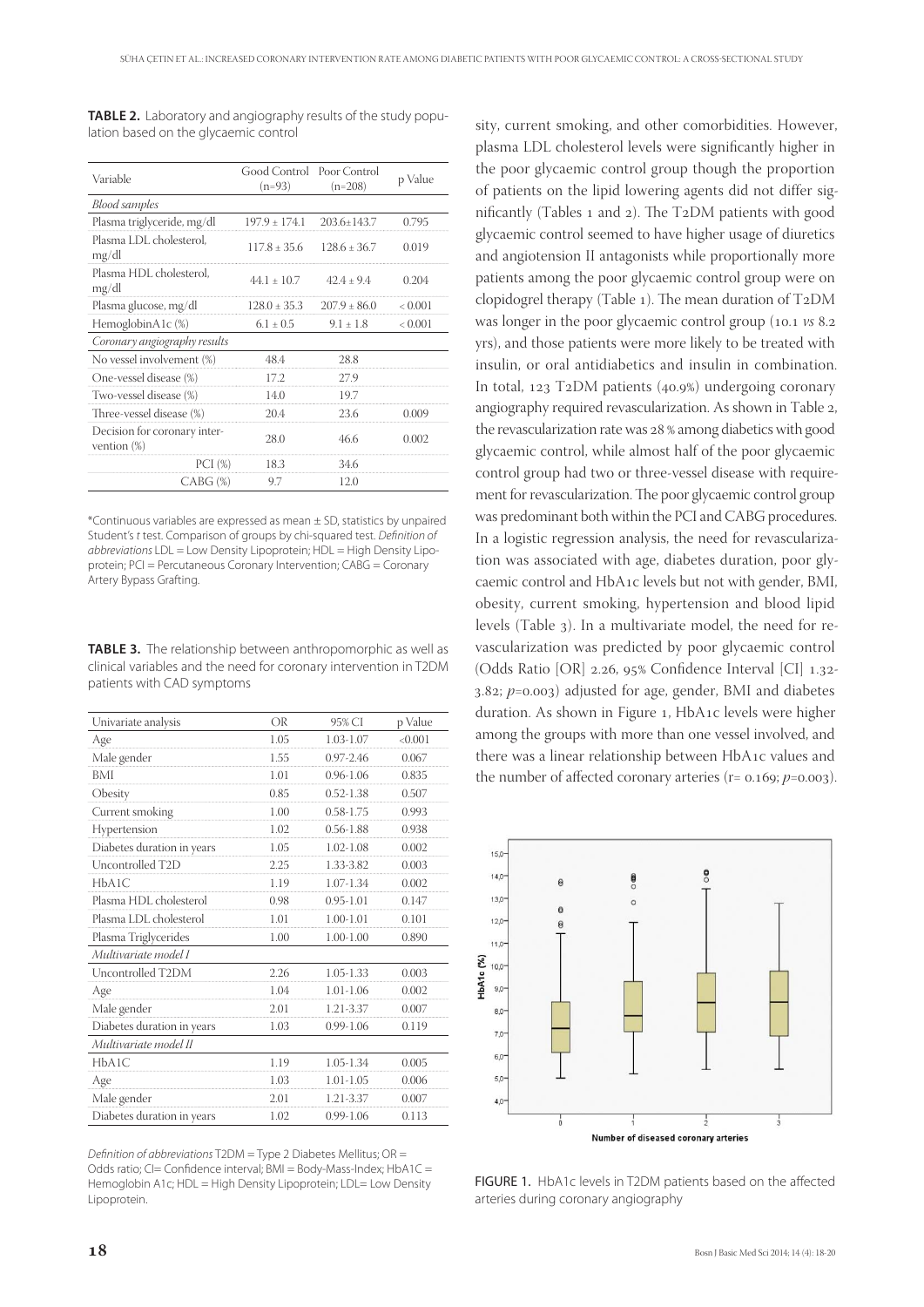# DISCUSSION

The main finding of our study was that poor glycaemic control was significantly associated with the need for revascularization in this consecutive cohort of  $T_2DM$  patients undergoing coronary angiography due to CAD symptoms. Our results are in accordance with several other previously published studies reporting increased risk of cardiovascular outcome in patients with uncontrolled T2DM. Zoungas et al.  $[12]$  demonstrated that the threshold HbA1c was 7% for macrovascular events, moreover every 1% higher mean HbA1c level above this threshold was associated with a  $38\%$  higher risk. In a study by Xu et al. [13], addressing allcause and coronary heart disease mortality in  $T_2DM$  patients, a higher  $HbA_1c$  threshold  $(8.5%)$  came out to be predictive. A recent study showing the relationship between HbA1c-levels and clinic outcomes in diabetic patients following elective stenting also had similar results; diabetic patients with poor glycaemic control were 2.1 times more at risk of developing major advance cardiovascular events than good controlled diabetic patients using the HbA1c threshold of  $7\%$  [10]. However, although an association between T2DM and CAD exists, the impact of glycaemic control in these patients remains controversial  $[2, 8]$ . The predictive value of high preprocedural glycaemia levels has been reported in diabetic patients undergoing PCI, especially in the context of acute myocardial infarction  $[14, 15, 16]$ . In contrary, there is also data from larger prospective studies, suggesting the absence of the benefit in macrovascular complications of a strict glycaemia control [8]. Regarding the HbA1c thresholds, Currie et al.  $[17]$  found an approximately U-shaped pattern between  $HbA_1c$ categories and all-cause mortality, suggesting that low  $(6.4%)$  and high  $(10.6%)$  mean HbA1c levels were associated with increased all-cause mortality when compared with those having modest glucose control  $(7.5\%)$ . The reason for the increased mortality in low mean HbA1c values remains unknown. An association with higher rates of severe hypoglycaemia was reported in the ACCORD study [18]. It should also be kept in mind that the controversies within glycaemic control in literature refer mainly to the CAD cohorts. Kauffman et al. [19] suggested that in a closely monitored setting, with aggressive control of cardiac risk factors and implementation of secondary prevention therapies, HbA1c values at the time of an incident cardiac event may not be predictive of a recurrent cardiac event in patients with CAD. It has also been suggested that care of patients with CAD should focus primarily on management of cardiovascular risk factors, rather than improvement of suboptimal HbA1c values at the time of the cardiac event  $[19]$ .

The prognostic value of glycaemic control in  $T_2DM$  patients in respect of incident CAD also needs to be better defined. Less is known regarding the association between glycaemic control and the need for coronary revascularization among T2DM patients with CAD symptoms. To the best of our knowledge, our cross-sectional study is the first to address this relationship in a consecutive T2DM cohort undergoing coronary angiography for suspicion of CAD. Based on the previous reports and the current guidelines of the American Diabetes Association, we also chose  $HbA_1c$  $\langle 7\%$  as the threshold for good glycaemic control. The univariate predictors of the need for revascularization were age, diabetes duration, poor glycaemic control and HbA1c levels but not gender, BMI, obesity, current smoking, hypertension and blood lipid levels in this cohort. However, there was a tendency for increased risk for revascularization in males, which also came out to be significant in the multivariate model. The given HbA1c threshold seemed to be suggestive for our hypothesis, and there was a positive dose-response relationship between HbA1c levels and the number of affected coronary arteries. Our study is not without limitations. Our patients were required to have only one HbA1c value for inclusion in the study, which reflects ambient mean glycaemia over 2-3 months period in relation to the angiographic procedure. A longer period over 1 year with several HbA1c controls could have been much better to reflect the real relationship. Due to the retrospective character of our study, we did not have complete data regarding earlier HbA1c values as many of those patients were referred for coronary angiography from centers other than our own hospital. As many patients with  $T_2DM$  have symptoms suggestive of CAD, and suspicious exercise stress testing or myocardial perfusion scintigraphy findings, the negative coronary angiography results do not exclude coronary microangiopathy  $[20]$ . However, our findings have clinical implications in predicting the need for coronary revascularization among T2DM patients based on the glycaemic control.

### CONCLUSION

In conclusion, our data suggest that there is a close association between poor glycaemic control, based on the HbA1c threshold of  $7\%$ , and the need for revascularization in T2DM, which should be considered in primary and secondary cardiovascular prevention models.

### DECLARATION OF INTEREST

The authors declare that there is no conflict of interest.